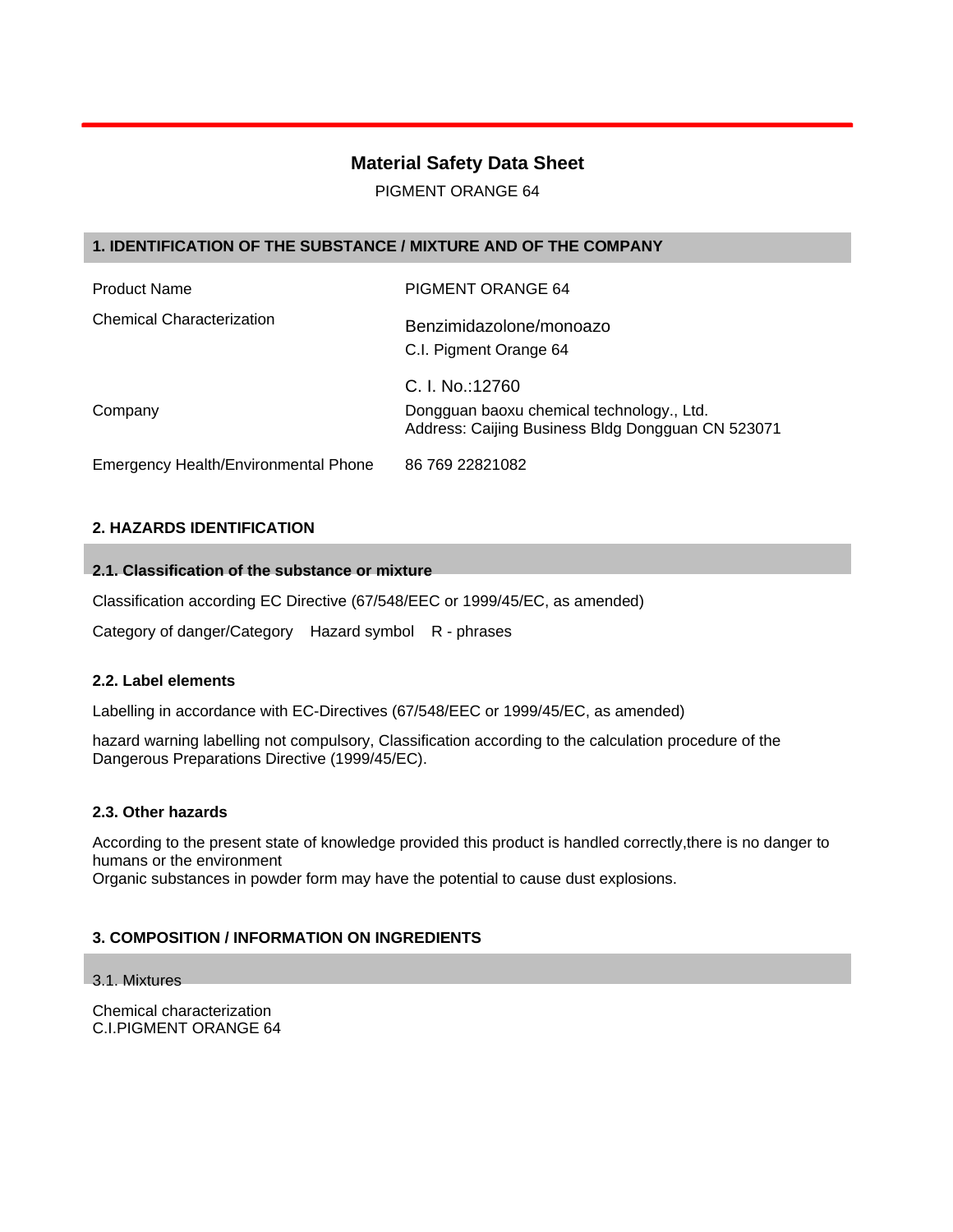# **4. FIRST AID MEASURES**

#### **4.1. Description of first aid measures**

| General information     | Seek medical assistance if discomfort continues                                                          |
|-------------------------|----------------------------------------------------------------------------------------------------------|
| After inhalation        | Remove the casualty into fresh air and keep him calm.                                                    |
| After contact with skin | In case of contact with skin, clean with soap and water.                                                 |
| After contact with eyes | Rinse the affected eye with plenty of water, at the same time<br>keep the unaffected eye well protected. |
| After ingestion         | If swallowed do not induce vomiting, seek medical advice and<br>show safety datasheet or label           |

#### **4.2. Most important symptoms and effects, both acute and delayed**

| Symptoms | No symptoms known currently. |
|----------|------------------------------|
| Hazards  | No special measures needed.  |

# **4.3. Indication of any immediate medical attention and special treatment needed**

| Treatment | Treat symptomatically. |
|-----------|------------------------|
|           |                        |

#### **5. FIREFIGHTING MEASURES**

### **5.1. Extinguishing media**

| Suitable extinguishing media                             | water spray jet<br>foam |
|----------------------------------------------------------|-------------------------|
| Extinguishing media that must not be used Full water jet |                         |
| for safety reasons                                       | carbon dioxide          |
|                                                          | dry powder              |

#### **5.2. Special hazards arising from the substance or mixture**

In case of fires, hazardous combustion gases are formed: Carbon monoxide (CO) Carbon dioxide (CO2) Nitrogen oxides (NOx)

# **5.3. Advice for firefighters**

| Special protective equipment for | Use self-contained breathing apparatus |
|----------------------------------|----------------------------------------|
| firefighting                     |                                        |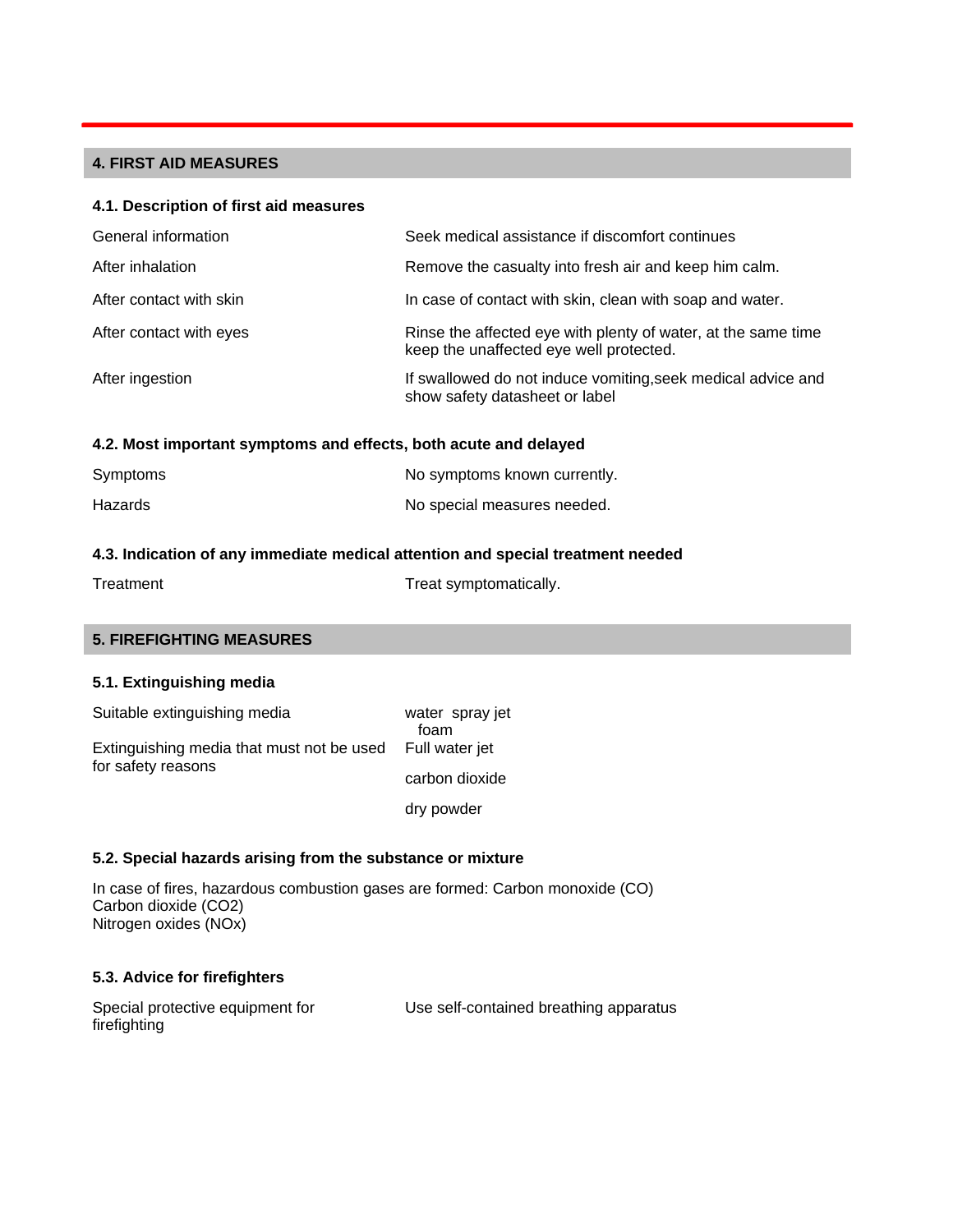#### **6. ACCIDENTAL RELEASE MEASURES**

#### **6.1. Personal precautions, protective equipment and emergency procedures**

Wear suitable personal protective equipment. Avoid dust formation. Keep away sources of ignition.

#### **6.2. Environmental precautions**

Do not allow entry to drains,water courses or soil

#### **6.3. Methods and material for containment and cleaning up**

Avoid dust formation and electrical charging (sparking) because dust explosion might occur. Damp spilled material with water and pick up mechanically. Transfer warning labels from original containers to containers where the material is collected. When picked up, treat material as prescribed under heading "Disposal".

#### **6.4. Reference to other sections**

#### **Additional information**

Keep away sources of ignition, stop running engines, no smoking. Moisten spilled material with water, cover with wet sand or wetted binder, then take up. Information regarding Waste Disposal, see chapter 13.

# **7. HANDLING AND STORAGE**

#### **7.1. Precautions for safe handling**

#### **Advice on safe handling**

When used and handled appropriately no special measures are needed Avoid dust formation.

#### **Hygiene measures**

Wash hands before breaks and after work. Use barrier skin cream. Remove soiled or soaked clothing immediately and clean thoroughly before using again.

#### **Advice on protection against fire and explosion**

Take precautionary measures against build-up of electrostatic charges, e.g earthing during loading and offloading operations. Keep away from sources of ignition Dust can form an explosive mixture with air.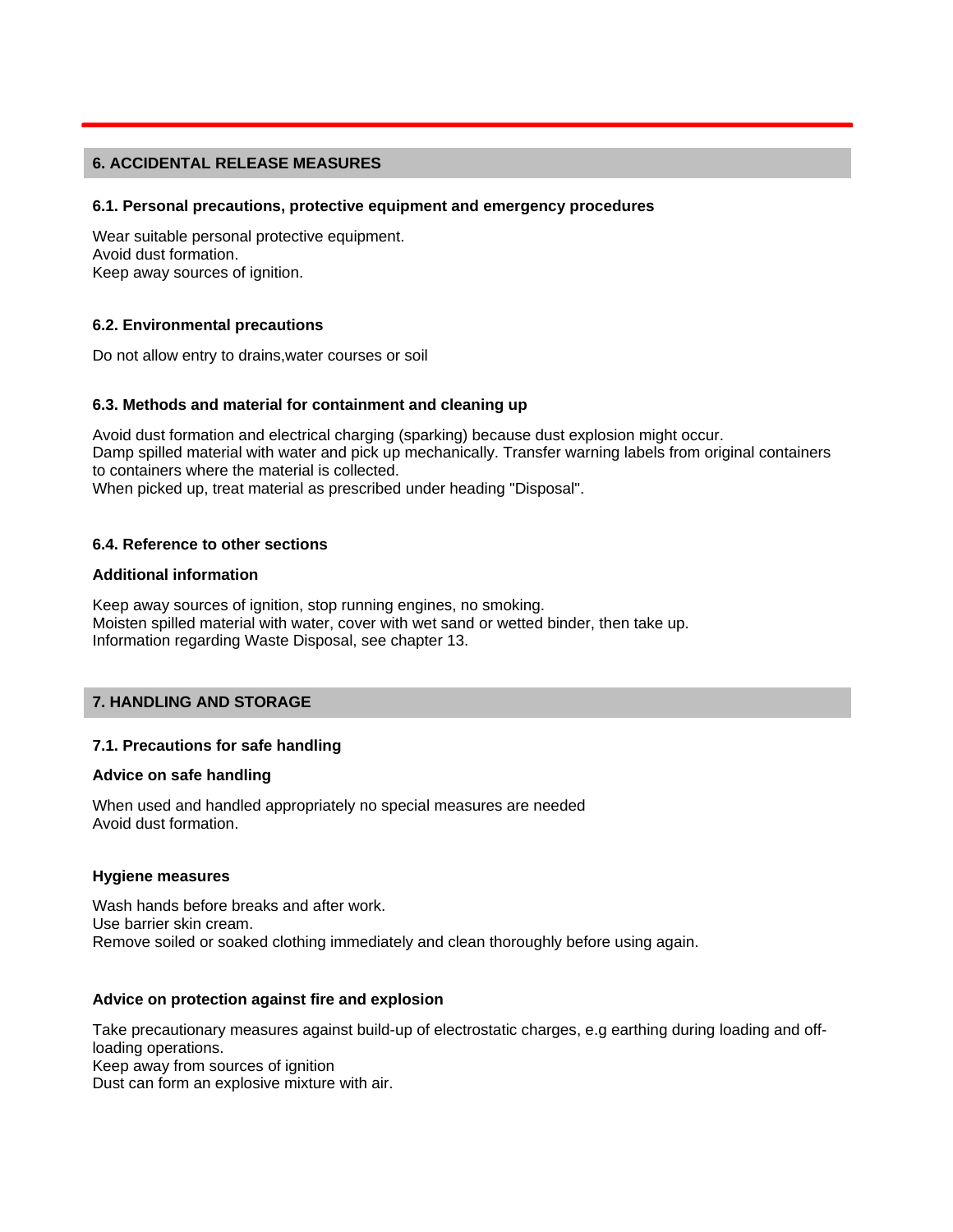Dust explosion class : ST1 Capable of dust explosion

# **7.2. Conditions for safe storage, including any incompatibilities**

Requirements for storage areas and containers

Keep in original packaging, tightly closed

# **Advice on storage compatibility**

When used and handled as intended, none.

Do not store or transport together with foodstuffs

#### **Further information on storage conditions**

Keep container tightly closed and dry Keep away from sources of ignition. Protect from extreme heat and cold

#### **Storage stability**

If correctly stored: storage life > 12 months

#### **7.3. Specific end use(s)**

No further recommendations.

# **8. EXPOSURE CONTROLS / PERSONAL PROTECTION**

### **8.1. Control parameters**

#### **Exposure limit values**

Exposure limit values are not available.

## **DNEL/DMEL values**

DNEL/DMEL values are not available.

#### **PNEC values**

PNEC values are not available.

#### **8.2. Exposure controls**

General protective measures

Observe the usual precautions for handling chemicals.

Respiratory protection : Wear dust mask when handling large quantities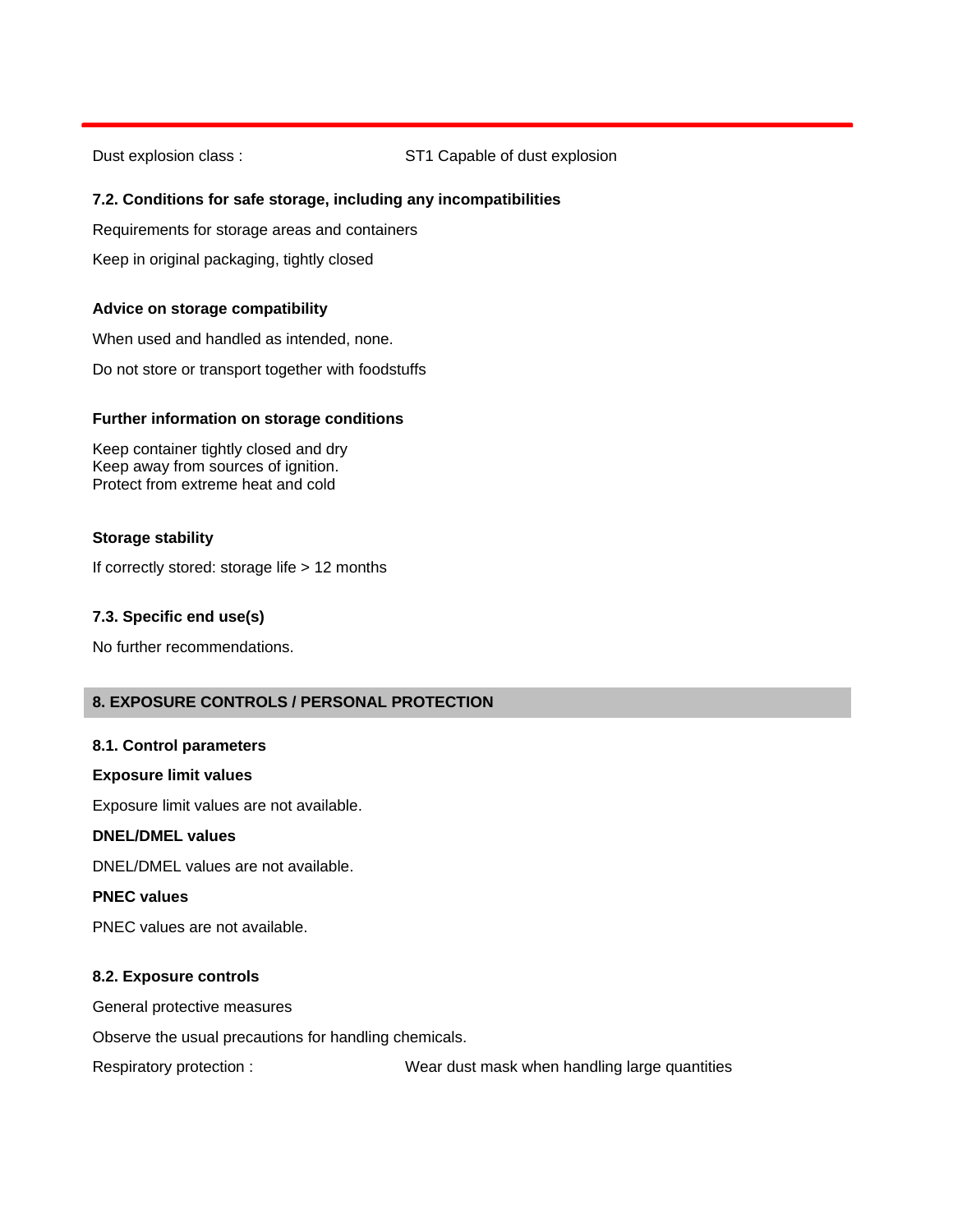| Hand protection : | Nitrile rubber gloves.<br>Minimum breakthrough time (glove): not determined<br>Minimum thickness (glove): not determined<br>Observe the information of the glove manufacturers on<br>permeability and breakthrough times and other workplace<br>requirements<br>With solid dry substances permeation is not to be expected,<br>therefore the breakthrough-time for this protective glove has<br>not been measured.<br>Because this glove is used only for mechanical protection, the<br>minimum breakthrough time and thickness are not relevant to<br>safety. |
|-------------------|----------------------------------------------------------------------------------------------------------------------------------------------------------------------------------------------------------------------------------------------------------------------------------------------------------------------------------------------------------------------------------------------------------------------------------------------------------------------------------------------------------------------------------------------------------------|
| Eye protection :  | safety glasses                                                                                                                                                                                                                                                                                                                                                                                                                                                                                                                                                 |
| Body protection : | working clothes                                                                                                                                                                                                                                                                                                                                                                                                                                                                                                                                                |

# **9. PHYSICAL AND CHEMICAL PROPERTIES**

# **9.1. Information on basic physical and chemical properties**

| Physical state:                 | solid                                                               |
|---------------------------------|---------------------------------------------------------------------|
| Particle size :                 | $5 \mu m$<br>Method : Laser diffraction with dispersion in dry air. |
| Colour:                         | orange                                                              |
| Odour:                          | not specified                                                       |
| Odour threshold:                | not available                                                       |
| pH value :                      | not reasonable                                                      |
| Melting point (decomposition):  | not determined                                                      |
| Boiling point (decomposition) : | not determined                                                      |
| Flash point :                   | Not applicable                                                      |
| Evaporation rate:               | Not applicable                                                      |
| Flammability:                   |                                                                     |
| Lower explosion limit :         | not tested.                                                         |
| Upper explosive limit :         | not tested.                                                         |
| Combustion number:              | BZ4 Spread of a glowing fire (20 °C)                                |
| Minimum ignition energy:        | 30 - 100 mJ                                                         |
|                                 | with inductive electrical resistance                                |
| Burning rate:                   |                                                                     |
| Vapour pressure :               | Not applicable                                                      |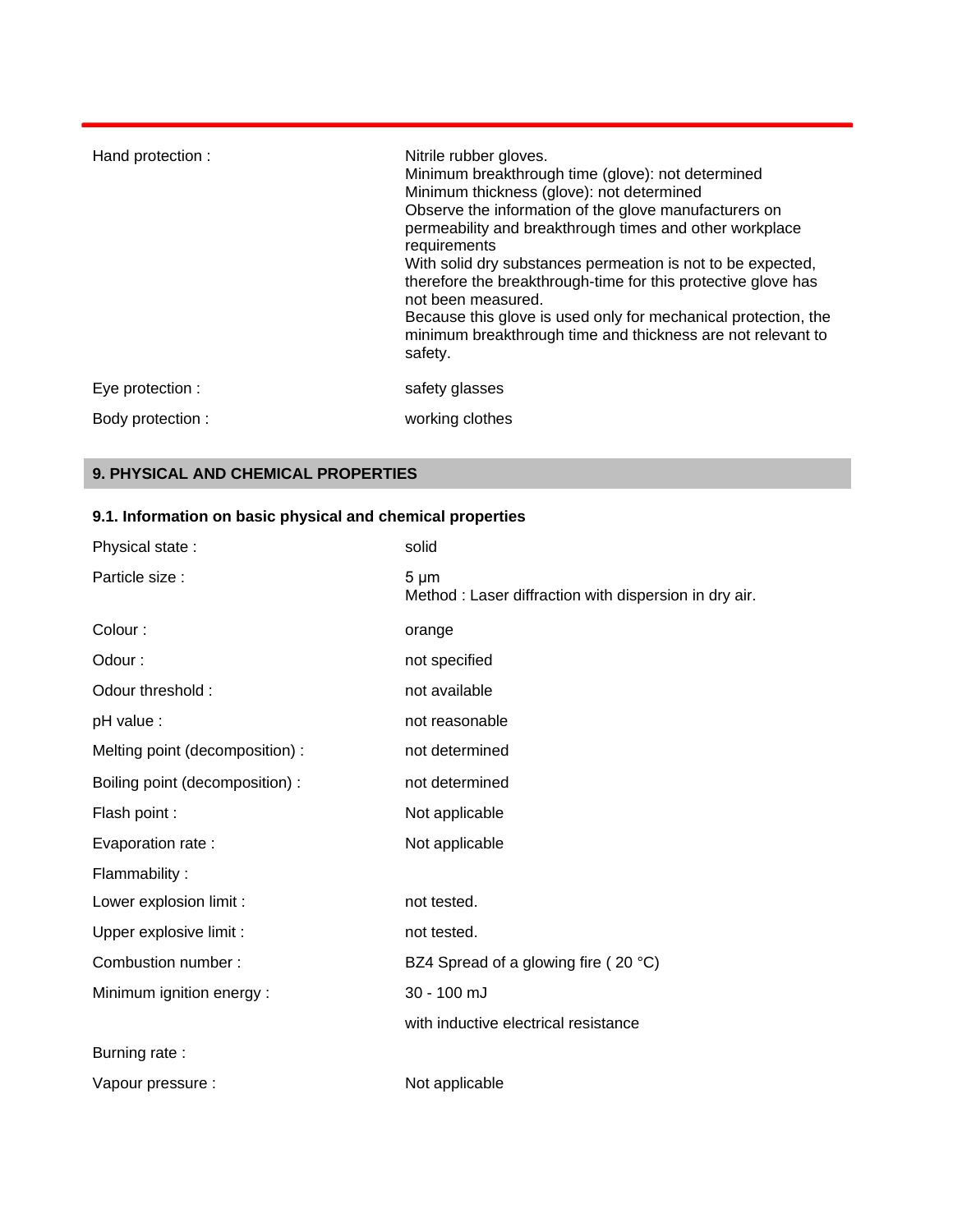| Vapour density relative to air:<br><b>Relative Density:</b> | not available<br>not available                         |
|-------------------------------------------------------------|--------------------------------------------------------|
| Solubility in water:                                        | insoluble                                              |
| Octanol/water partition                                     | Not applicable                                         |
| coefficient (log Pow) :                                     |                                                        |
| Ignition temperature :                                      | not tested.                                            |
| Self-ignition temperature :                                 | 300 °C                                                 |
|                                                             | Method: VDI 2263 (Grewer)                              |
| Thermal decomposition :                                     | 300 - 330 °C (Heating rate : 3 K/min)                  |
|                                                             | Method: DTA                                            |
|                                                             | Closed cup                                             |
| Viscosity (dynamic) :                                       | Not applicable                                         |
| Viscosity (kinematic) :                                     | Not applicable                                         |
| Explosive properties :                                      | Explosive according to EU supply regulations : no data |
| Oxidizing properties :                                      | not tested.                                            |
| 9.2. Other information                                      |                                                        |
| Density:                                                    | not tested.                                            |
| Bulk density:                                               | not tested.                                            |

# **10. STABILITY AND REACTIVITY**

#### **10.1. Reactivity**

See section 10.3. "Possibility of hazardous reactions"

# **10.2. Chemical stability**

Stable.

# **10.3. Possibility of hazardous reactions**

Risk of dust explosions.

# **10.4. Conditions to avoid**

ignition sparks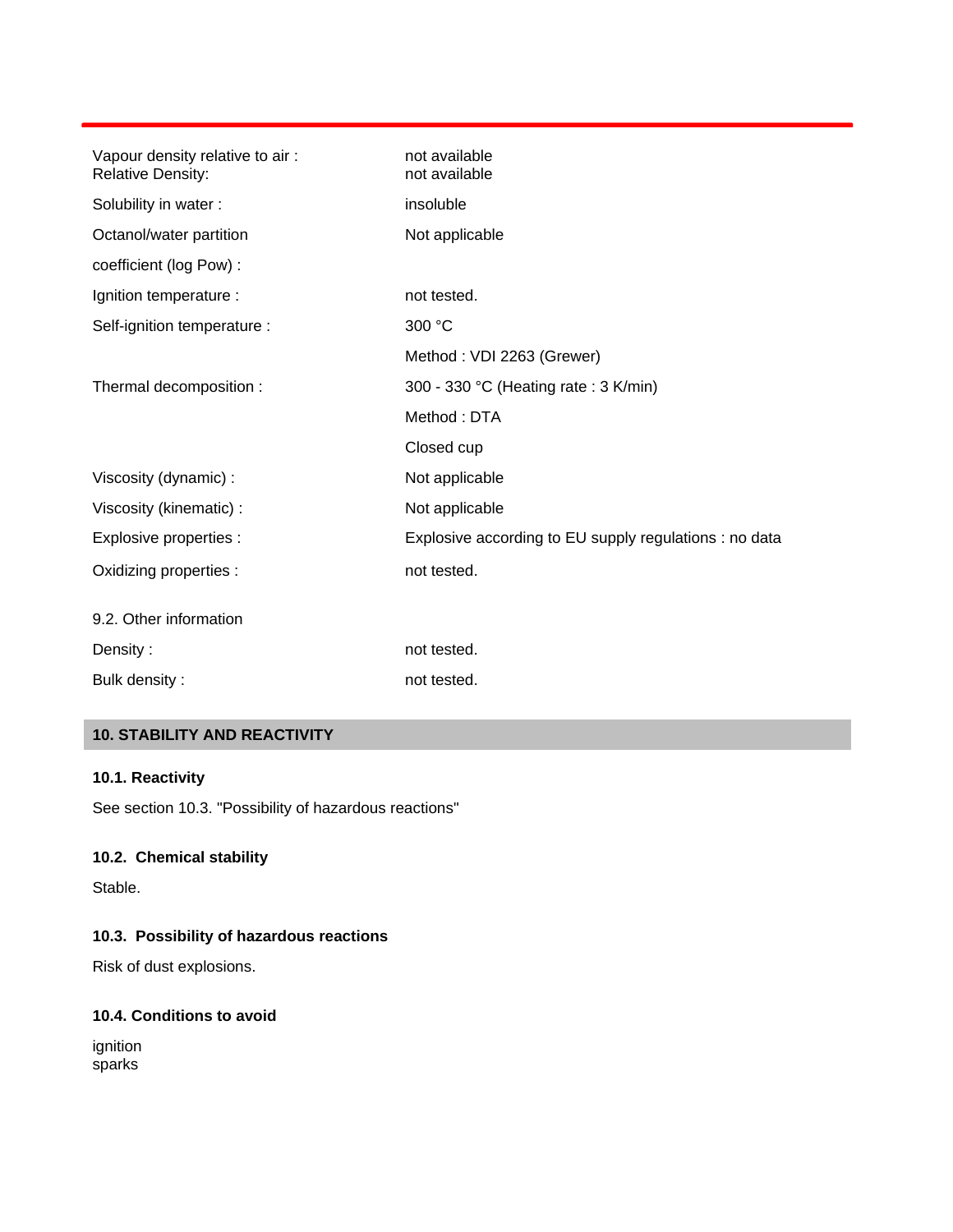#### **10.5. Incompatible materials**

not known

#### **10.6. Hazardous decomposition products**

When handled and stored appropriately, no dangerous decomposition products are known

# **11. TOXICOLOGICAL INFORMATION**

### **11.1. Information on toxicological effects Information related to the product itself:**

Information related to the product itself:

| Acute oral toxicity:                     | $LD50 > 2.000$ mg/kg<br>The product has not been tested. The information is derived<br>from the properties of the individual components. |
|------------------------------------------|------------------------------------------------------------------------------------------------------------------------------------------|
| Acute dermal toxicity:                   | not available                                                                                                                            |
| Acute inhalation toxicity:               | not available                                                                                                                            |
| Irritant effect on skin:                 | non-irritant<br>The product has not been tested. The information is derived<br>from the properties of the individual components.         |
| Irritant effect on eyes :                | non-irritant<br>The product has not been tested. The information is derived<br>from the properties of the individual components.         |
| Sensitization:                           | non-sensitizing<br>The product has not been tested. The information is derived<br>from the properties of the individual components.      |
| Repeated dose toxicity:                  | not available                                                                                                                            |
| Genetic toxicity in vitro:               | Test type: Ames test<br>Result: Negative                                                                                                 |
| Assessment of mutagenicity:              | not available                                                                                                                            |
| Assessment of carcinogenicity:           | not available                                                                                                                            |
| Assessment of toxicity to reproduction : | not available                                                                                                                            |
| Assessment of teratogenicity:            | not available                                                                                                                            |

# **12. ECOLOGICAL INFORMATION**

#### **12.1. Toxicity**

Information related to the product itself:

Fish toxicity : not available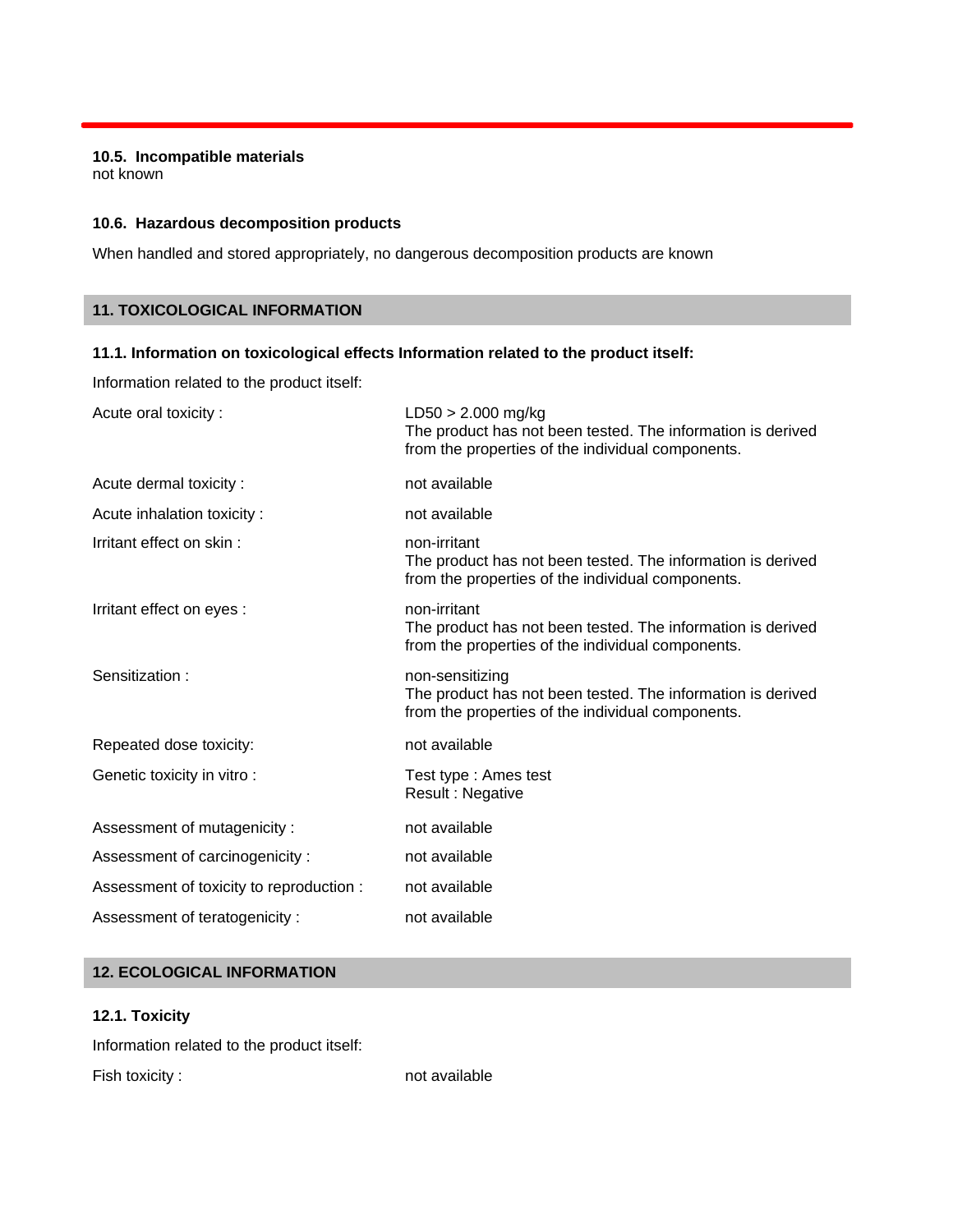| Daphnia toxicity:<br>Algae toxicity:                               | not available<br>not available                                                                                                                             |
|--------------------------------------------------------------------|------------------------------------------------------------------------------------------------------------------------------------------------------------|
| Bacteria toxicity:                                                 | not available                                                                                                                                              |
| Toxicity to soil-dwelling organisms :                              | not available                                                                                                                                              |
| Toxicity to terrestrial plants :                                   | not available                                                                                                                                              |
| Toxicity to other environmentally relevant<br>organisms:           | not available                                                                                                                                              |
| Sediment toxicity:                                                 | Source: not available                                                                                                                                      |
| 12.2. Persistence and degradability                                |                                                                                                                                                            |
| Information related to the product itself:                         |                                                                                                                                                            |
| Physico-chemical eliminability:                                    | not available                                                                                                                                              |
| Photodegradation:                                                  | not available                                                                                                                                              |
| Biodegradability:                                                  | This property is substance-specific and therefore cannot be<br>given for the preparation.                                                                  |
| Dissolved Organic carbon (DOC):                                    | Not applicable                                                                                                                                             |
| Chemical oxygen demand (COD):                                      | Not applicable                                                                                                                                             |
| Biochemical oxygen demand (BOD5):                                  | Not applicable                                                                                                                                             |
| 12.3. Bioaccumulative potential                                    |                                                                                                                                                            |
| Information related to the product itself:                         |                                                                                                                                                            |
| Bioaccumulation:                                                   | Not applicable                                                                                                                                             |
| 12.4. Mobility in soil                                             |                                                                                                                                                            |
| Information related to the product itself:                         |                                                                                                                                                            |
| Transport and distribution between<br>environmental compartments : | No information is available on the mixture "as is". If relevant<br>information is available on the substances listed in Chapter 3, it<br>is reported here. |
| Behaviour in environmental compartments                            | not available                                                                                                                                              |

# **12.5. Results of PBT and vPvB assessment Information related to the product itself:**

No data available.

# **12.6. Other adverse effects**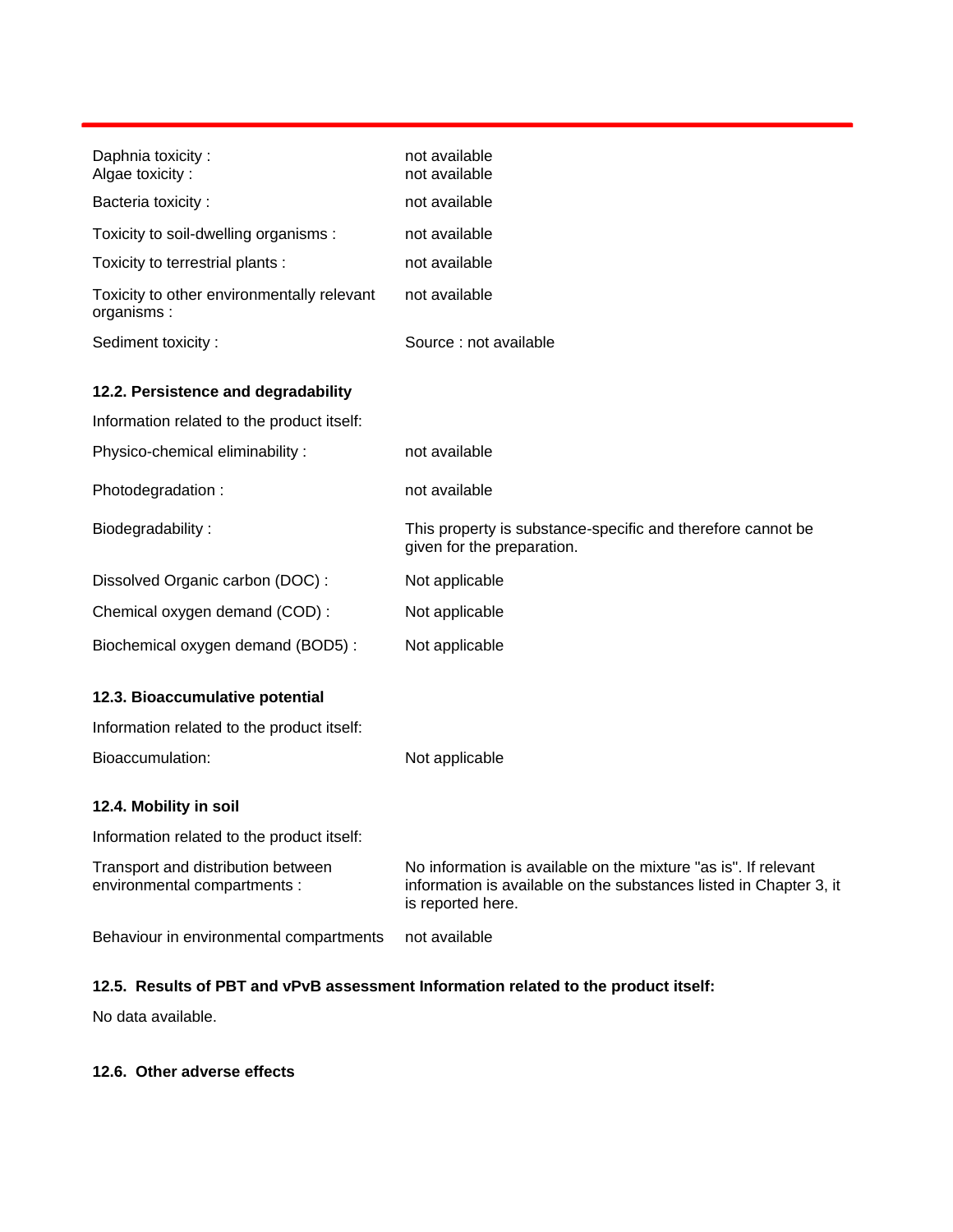#### **Information related to the product itself: Additional ecotoxicological remarks**

Do not allow to enter soil, waterways or waste water The product has not been tested. The information is derived from the properties of the individual components.

### **13. DISPOSAL CONSIDERATIONS**

# **13.1. Waste treatment methods**

# **Product**

Product should be be taken to a suitable and authorized waste disposal site in accordance with relevant regulations and if necessary after consultation with the waste disposal operator and/or the competent **Authorities** 

#### **Uncleaned packaging**

Packaging that cannot be cleaned should be disposed of as product waste

### **14. TRANSPORT INFORMATION**

#### **Section 14.1. to 14.5.**

| <b>ADR</b>  | not restricted |
|-------------|----------------|
| <b>ADN</b>  | not restricted |
| <b>RID</b>  | not restricted |
| <b>IATA</b> | not restricted |
| <b>IMDG</b> | not restricted |

# **14.6. Special precautions for user**

See sections 6 to 8 of this Safety Data Sheet.

# **14.7. Transport in bulk according to Annex II of MARPOL73/78 and the IBC Code**

(International Bulk Chemicals Code)

No transport as bulk according IBC - Code.

# **15. REGULATORY INFORMATION**

#### **15.1. Safety, health and environmental regulations/legislation specific for the substance or mixture**